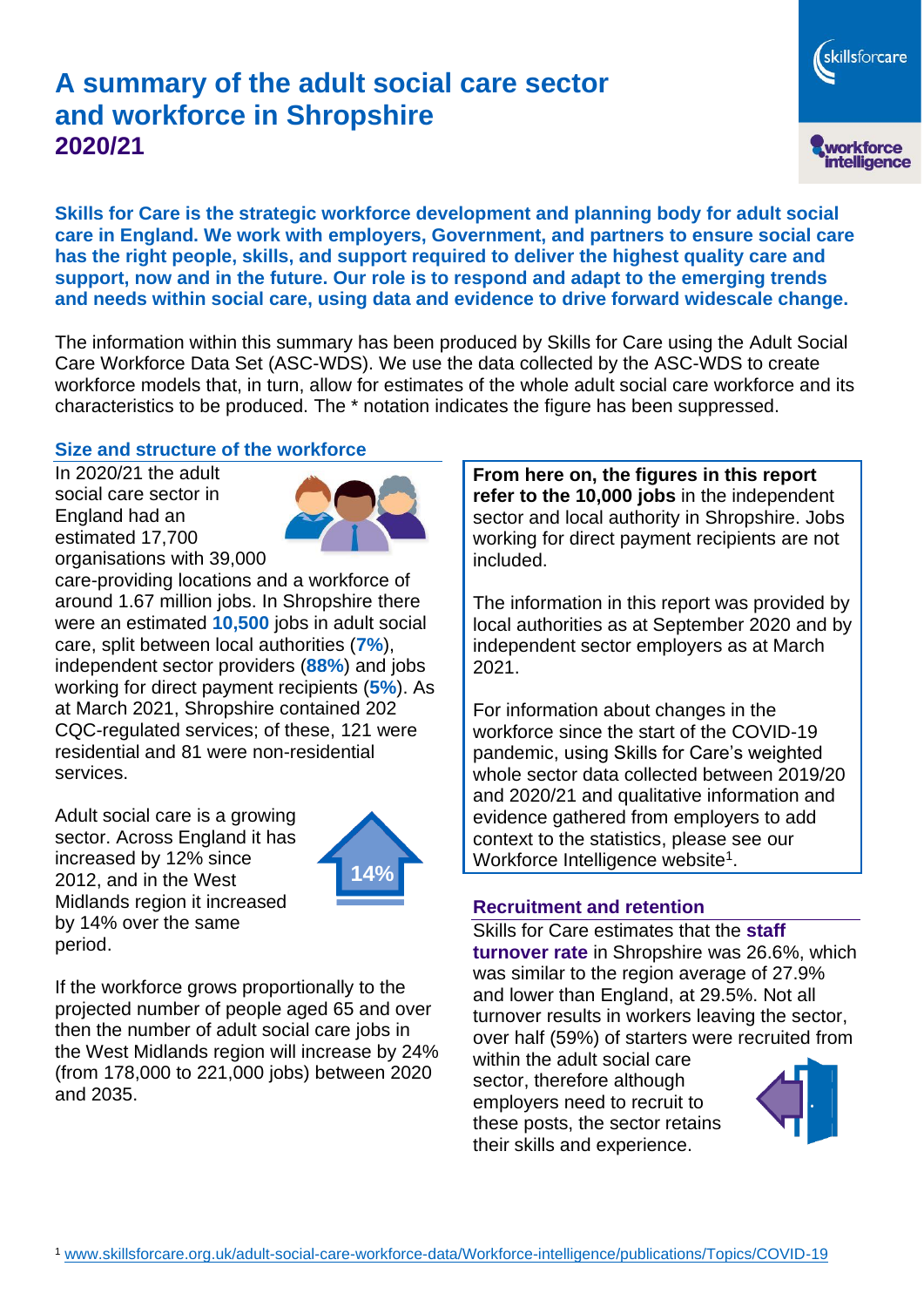Adult social care has an experienced 'core' of workers. Workers in Shropshire had on average **9.7 years of experience in the sector** and 80% of the workforce had been working in the sector for at least three years.

Using both workforce intelligence evidence and our links with employers and stakeholders across England, we know that recruitment and retention is one of the largest issues faced by employers. We have many resources and tools available to help, for example the 'Values-based recruitment and retention toolkit'<sup>2</sup> and 'Seeing potential: widen your talent pool'. <sup>3</sup> For more information please visit: [www.skillsforcare.org.uk/recruitment-retention](http://www.skillsforcare.org.uk/recruitment-retention)

#### **Employment information**

We estimate Shropshire had **10,000** adult social care jobs employed in the local authority and independent sectors. These included 800 managerial roles, 450 regulated professionals, 7,100 direct care (including 6,100 care workers), and 1,700 other-non-care proving roles.

The average number of **sickness days** taken in the last year in Shropshire was 8.0, (10 in West Midlands and 9.5 across England). With an estimated directly employed workforce of 9,400, this would mean employers in Shropshire lost approximately **75,000 days to sickness in 2020/21**. In England levels of staff sickness have nearly doubled over the course of the pandemic between 2019/20 and 2020/21, in total around 6 million extra days were lost to sickness than in the year before.

Less than a quarter (19%) of the workforce in Shropshire were on zero-hours contracts. Around a half (49%) of the workforce usually worked full-time hours and 51% were parttime.

### **Chart 1. Proportion of workers on zero hours contracts by area**

**England** West Midlands **Shropshire** 



### **Workforce demographics**

The majority (83%) of the workforce in Shropshire were female, and the average age was 43.1 years old. Workers aged



24 and under made up 12% of the workforce and workers aged over 55 represented 26%. Given this age profile approximately 2,600 people will be reaching retirement age in the next 10 years.

Nationality varied by region, in England 83% of the workforce identified as British, while in the West Midlands region this was 87%. An estimated 92% of the workforce in Shropshire identified as British, 4% identified as of an EU nationality and 4% a non-EU nationality, therefore there was a similar reliance on EU and non-EU workers.

### **Pay**



Table 1 shows the full-time equivalent annual or hourly pay rate of selected job roles in Shropshire (area), West Midlands (region) and England.

All figures represent the independent sector as at March 2021, except social workers which represent the local authority sector as at September 2020. At the time of analysis, the National Living Wage was £8.72.

#### **Table 1. Average pay rate of selected job roles by area**

|                                 | England | Region  | Area    |
|---------------------------------|---------|---------|---------|
| Full-time equivalent annual pay |         |         |         |
| Social Worker <sup>t</sup>      | £37,100 | £36,400 | £36,800 |
| Registered nurse                | £33,600 | £33,300 | £32,800 |
| Hourly pay                      |         |         |         |
| National Living<br>Wage         | £8.72   | £8.72   | £8.72   |
| Senior care worker              | £10.00  | £9.80   | £9.68   |
| Care worker                     | £9.29   | £9.11   | £9.05   |
| Support and<br>outreach         | £9.53   | £9.35   | £9.32   |

†Local authority social workers only.

Please note that pay varies by sector, with local authority pay generally being higher than independent sector pay.